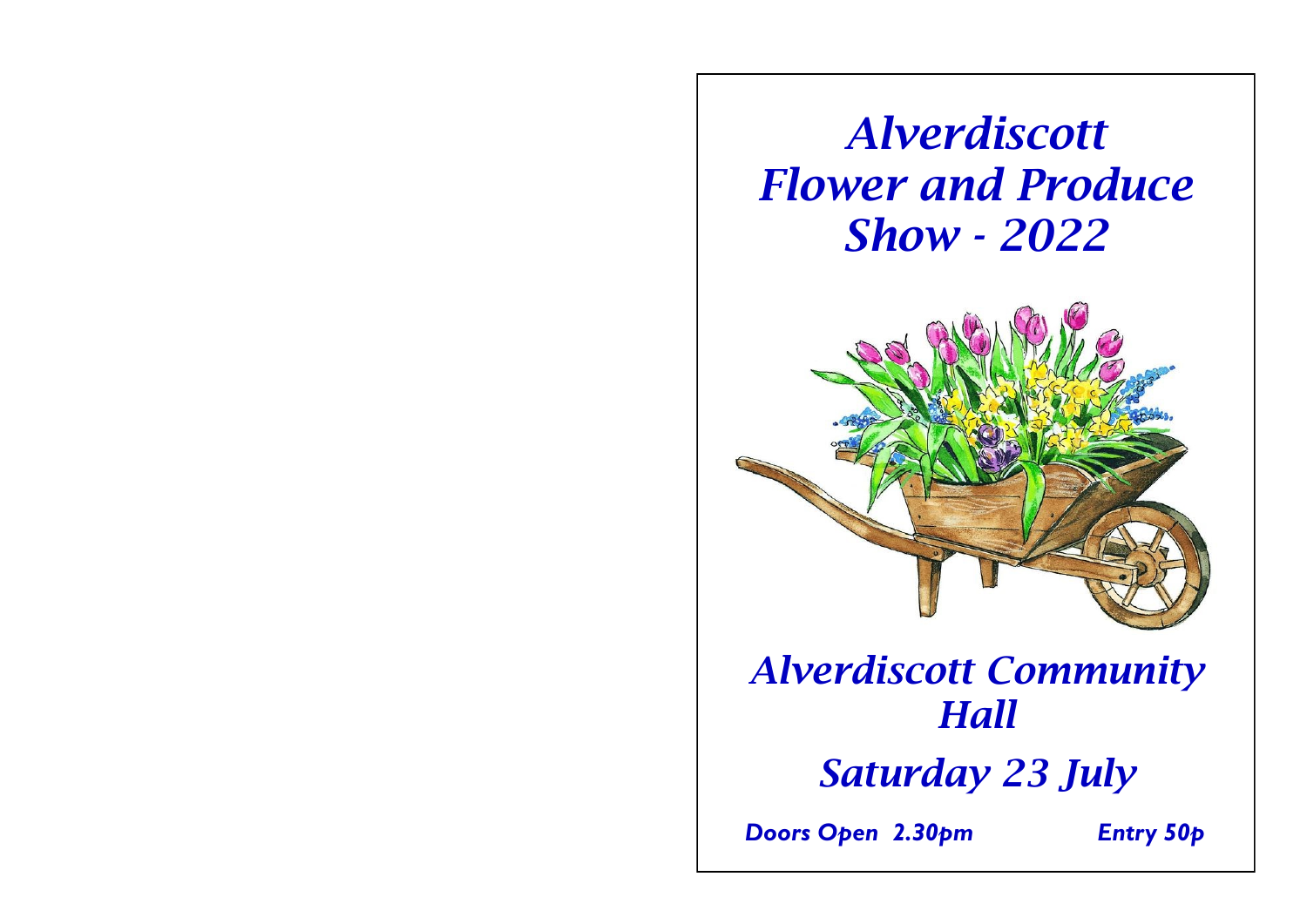## *Flower and Produce Show Rules*

- 1 All vegetables, fruit and flowers exhibited, apart from Floral Art classes, must be home-grown by the exhibitor. Exhibits in other classes must be the work of the exhibitor. 2 All entries to be staged **before 10.00am** on the morning of the show.
- 
- 3 Only exhibitors allowed in the Hall before judging. 4 No entries accepted after 10.00pm Wed 20 July 2022.<br>5 Prize giving will be at 4.30pm.
- 5 Prize giving will be at 4.30pm.<br>6 No exhibits to be removed bef
- 6 No exhibits to be removed before 5.00pm.<br>7 Exhibitors may have up to 2 entries per
- 7 **Exhibitors may have up to 2 entries per class**. The highest placed only, will count towards points or cups.
- 8 Entry fee 10p per class. All classes.<br>9 Eailure to abide by the rules will lead
- Failure to abide by the rules will lead to disqualification. The Judges decision is final.
- 10 The Hall will open at **7.00am** on the morning of the show.

### **Entries may be made in writing, by phone or by e-mail to:**

Louise Saunders 4 Boundary Park Stony Cross Bideford EX39 4PZ

Phone: 01271 858522 Email: louisesaunders4bp@gmail.com

#### **Entry form on Page 7**

Entry fees may be paid in advance or when staging entries on the day.

## *Events Still To Come At Alverdiscott Community Hall in 2022*

**Harvest Supper Friday 16 September - 7.00 for 7.30pm** 

**BIG Breakfast 2 Sunday 30 October - 9.00am to 1.00pm** 

*Watch out for the latest updates in the Local Rag* Page 2

| <b>Flower and Produce Show Entry Form 2022</b> |               |        |
|------------------------------------------------|---------------|--------|
| Name                                           |               |        |
|                                                |               |        |
|                                                |               |        |
| <b>Class Name</b>                              | Class No. Fee |        |
|                                                |               |        |
|                                                |               |        |
|                                                |               |        |
|                                                |               |        |
|                                                |               |        |
|                                                |               |        |
|                                                |               |        |
|                                                |               |        |
|                                                |               |        |
|                                                |               |        |
|                                                |               |        |
|                                                |               |        |
|                                                |               |        |
|                                                |               |        |
| <b>TOTAL</b>                                   |               |        |
|                                                |               | Page 7 |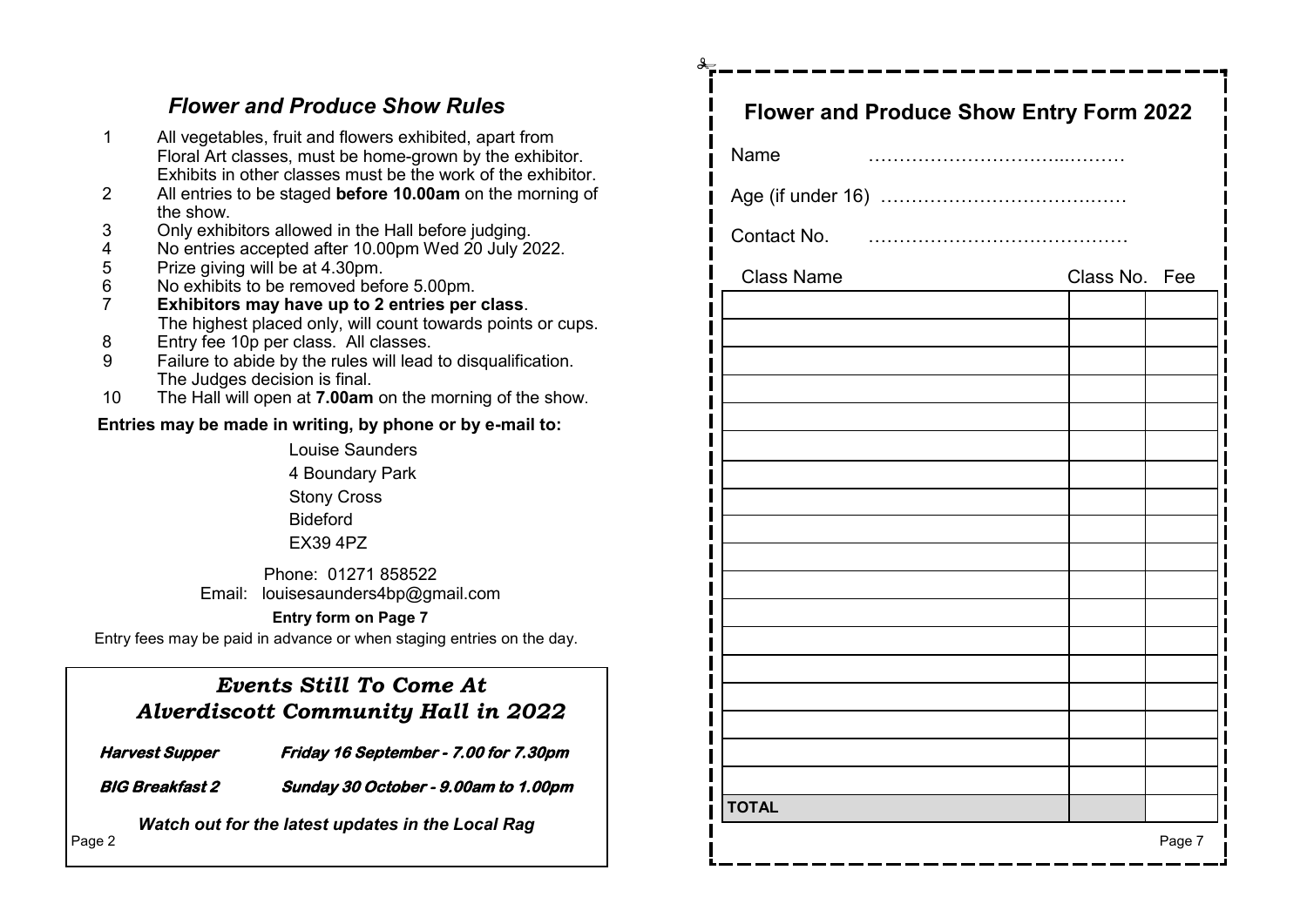## **Prizes and Cups**

|                    | 1st 2nd 3rd |  |
|--------------------|-------------|--|
| <b>All Classes</b> | 50p 30p 20p |  |

## **All Cups Perpetual with Memento Given**

+++++++++++++++++++++++++++++++++++++++++++++++

| Alverdiscott Flower Show Cup Most Points Veg & Fruit Class 1-19 |                                       |             |
|-----------------------------------------------------------------|---------------------------------------|-------------|
| Bearman Cup                                                     | <b>Most Points Flowers</b>            | Class 20-35 |
| <b>Novelty Growers Cup</b>                                      | <b>Most Points</b>                    | Class 36-41 |
| Luxton Cup                                                      | <b>Most Points Cookery</b>            | Class 46-56 |
| Payne Cup                                                       | Most Points Arts & Crafts Class 57-64 |             |
| Boyd Cup                                                        | Most Points Photography Class 65-69   |             |
| Under 16 yrs. Children's Cup                                    | <b>Most Points</b>                    | Class 70-73 |

| Thorne Cup           | Best Exhibit Veg & Fruit          | <b>Class 1-19</b>  |
|----------------------|-----------------------------------|--------------------|
| Bateman Cup          | <b>Best Exhibit Flowers</b>       | <b>Class 20-35</b> |
| <b>Staines Cup</b>   | <b>Best Exhibit Vase Roses</b>    | <b>Class 20-21</b> |
| Criddle Cup          | <b>Best Exhibit Sweet Peas</b>    | Class 26           |
| Johnson Cup          | <b>Best Exhibit Streptocarpus</b> | Class 30           |
| JJ Cup               | <b>Best Exhibit Floral Art</b>    | Class 42-45        |
| Goodall Cup          | <b>Best Exhibit Cookery</b>       | Class 46-56        |
| <b>Broughton Cup</b> | Best Exhibit Photography          | Class 65-69        |

|                   | <b>Welcome to the Alverdiscott</b>                                                                         |            |
|-------------------|------------------------------------------------------------------------------------------------------------|------------|
|                   | <b>Flower and Produce Show for 2022</b>                                                                    |            |
| ***************** | After all the chaos and hardship caused by<br>Covid19 it is great to be back.                              |            |
|                   | We hope you enjoy the show                                                                                 |            |
|                   | <b>Please note Rule 7 - Exhibitors may now have up to</b>                                                  |            |
|                   | 2 entries per class. However, only the highest placed<br>will count towards cups awarded or points gained. | ********** |
|                   | If you have any suggestions for changes you would                                                          |            |
|                   | like to see in future shows please do get in touch with<br>any member of the committee.                    |            |
|                   |                                                                                                            |            |

and the second contract of the second contract of the second contract of the second contract of the second contract of the second contract of the second contract of the second contract of the second contract of the second

## **Refreshments Available**

**Tea and Coffee Home made cakes, biscuits, scones**



**Prize Draw and a Selection of Stalls**